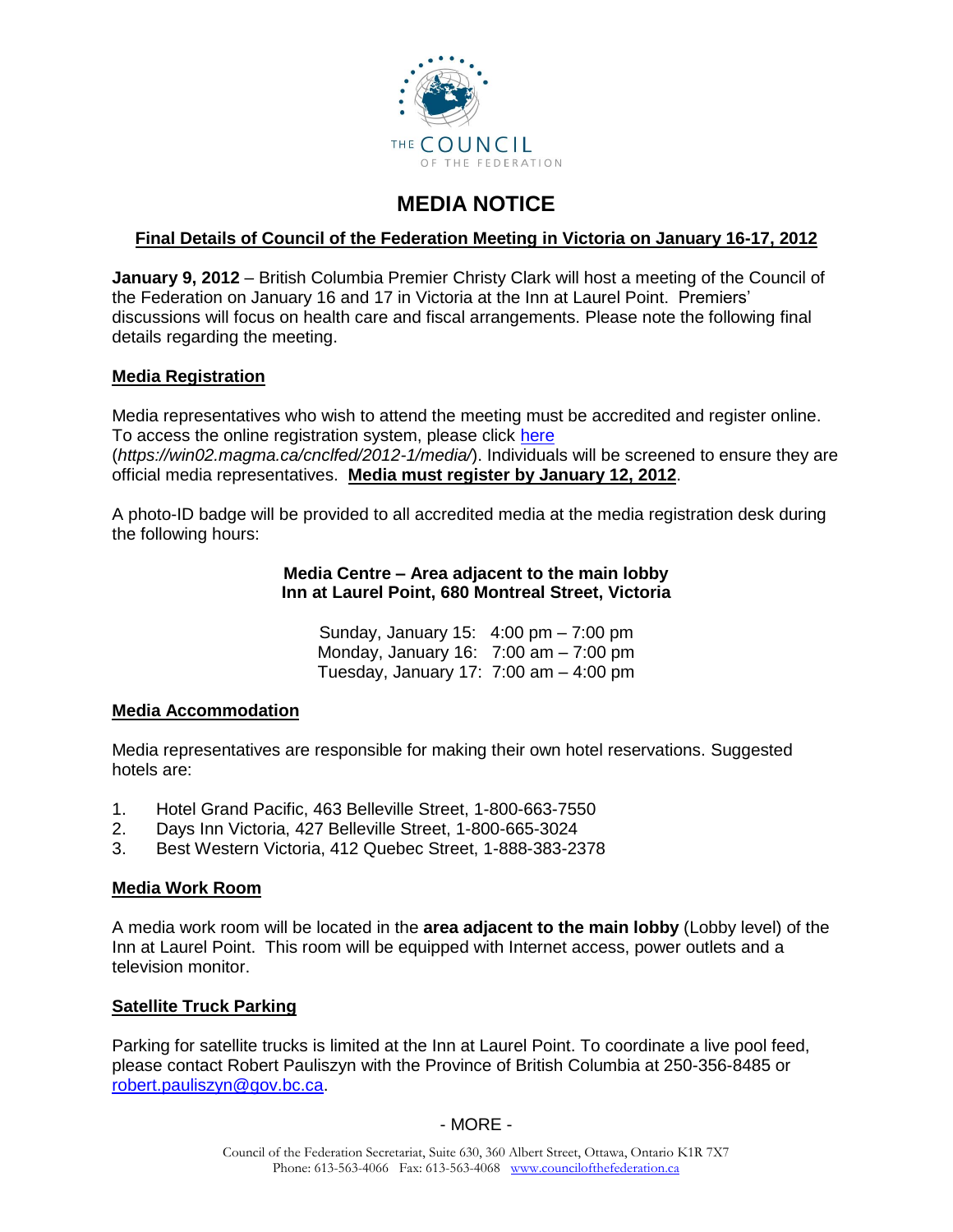## **Dial-in Information**

For media representatives who are unable to travel, a dial-in option will be available for the closing news conference. Media will be able to pose questions, but precedence will be given to media on-site. Interested media are requested to dial-in by 12:45 pm on Tuesday, January 17 using the following numbers:

DIAL-IN NUMBER: 1-877-353-9184 PASS CODE: 41028 (followed by #)

## **Media Program**

| Sunday, January 15         |                                                                                                                                 |  |
|----------------------------|---------------------------------------------------------------------------------------------------------------------------------|--|
| $4:00 - 7:00$ pm           | Media registration available (Area adjacent to the main lobby, Lobby Level,<br>Inn at Laurel Point)                             |  |
| <b>Monday, January 16</b>  |                                                                                                                                 |  |
| $7:00$ am                  | Media registration available (Area adjacent to the main lobby, Lobby Level,<br>Inn at Laurel Point)                             |  |
| $8:30$ am                  | Council of the Federation Meeting commences (photo opportunity at start of<br>meeting) (Media will be escorted to meeting room) |  |
| 12:30 pm                   | Media Opportunity - TBC                                                                                                         |  |
| $12:30 - 1:30$ pm          | Lunch (Area adjacent to the main lobby, Lobby Level, Inn at Laurel Point)                                                       |  |
| $7:00$ pm                  | Media work room closed                                                                                                          |  |
| <b>Tuesday, January 17</b> |                                                                                                                                 |  |
| $7:00$ am                  | Media registration available (Area adjacent to the main lobby, Lobby Level,<br>Inn at Laurel Point)                             |  |
| $8:00$ am                  | Council of the Federation Meeting continues                                                                                     |  |
| $12:00 - 1:00$ pm          | Lunch (Area adjacent to the main lobby, Lobby Level, Inn at Laurel Point)                                                       |  |
| $1:00 - 1:30$ pm           | Closing News Conference (Spirit Room, Lobby Level, Inn at Laurel Point)                                                         |  |
| $4:00$ pm                  | Media work room closed                                                                                                          |  |

### **Unimic Area**

A unimic will be located in the **Spirit Room** (Lobby level) of the Inn at Laurel Point.

| Hours of Availability: |                      |
|------------------------|----------------------|
| Monday, January 16     | $8:00$ am $-7:00$ pm |
| Tuesday, January 17    | $8:00$ am $-3:00$ pm |